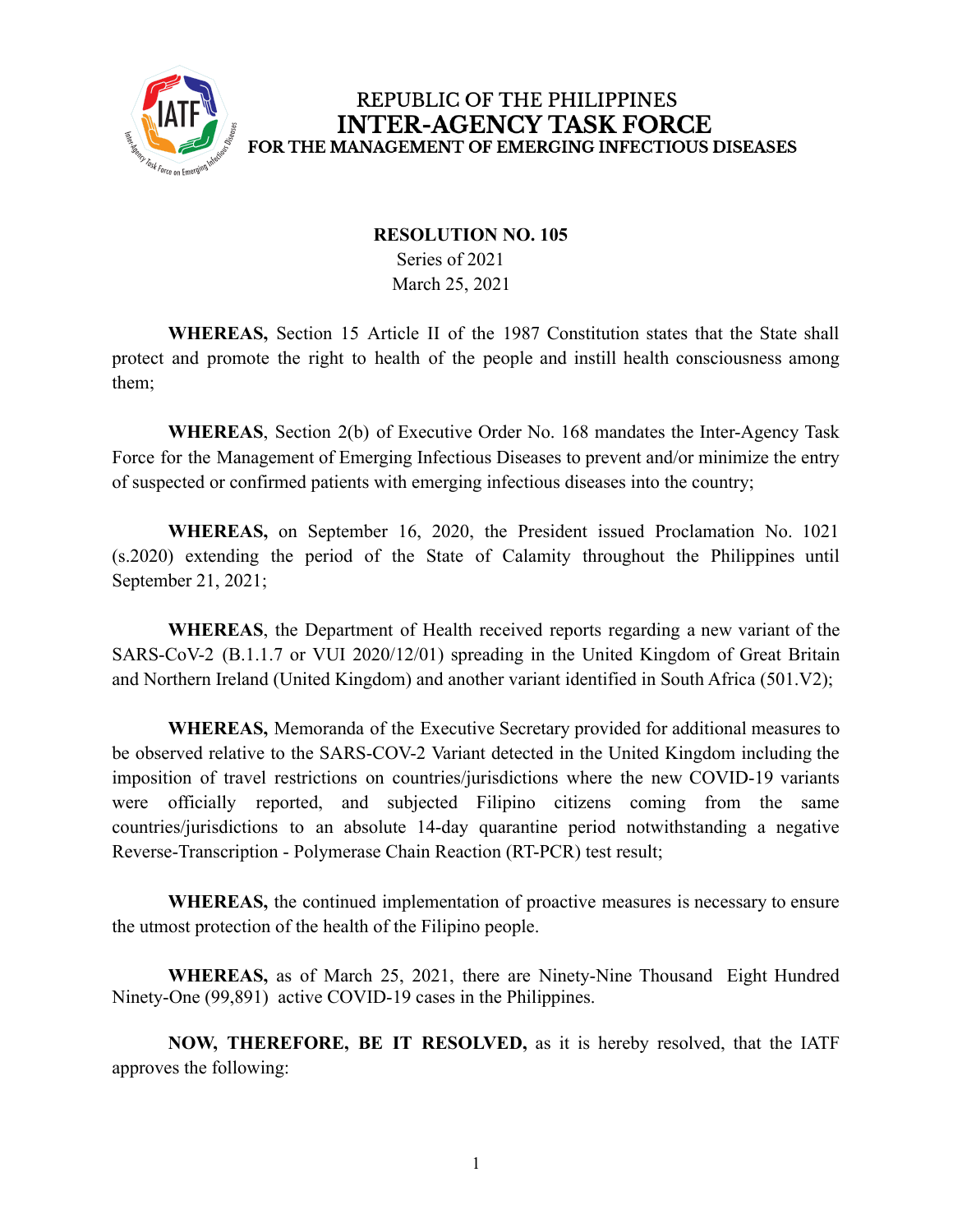

- A. The recommendations of the IATF Technical Working Group are hereby ratified, the specifics of which are as follows:
	- 1. To approve the request of the Professional Regulation Commission to conduct and administer the licensure examinations for professionals scheduled for May and June 2021, with observance of the strict health protocols as approved by the Department of Health. Agencies are directed to render full assistance for the safe and successful conduct of the examinations. To prevent transmission of COVID-19 to low-risk areas, examinees from areas under General Community Quarantine are strongly discouraged from travelling to areas under Modified General Community Quarantine.
	- 2. As an exception to the prohibition on mass gatherings in the Subject Areas pursuant to the Memorandum of the Executive Secretary dated 21 March 2021, religious denominations may hold religious gatherings once-a-day for the celebration of their respective worship/service from April 1, 2021 to April 4, 2021. For this purpose, religious denominations shall implement the following engineering and administrative controls in addition to such controls that are currently being implemented to reduce risk of COVID-19 transmission during their religious worship/service:
		- i. A maximum indoor seating capacity of ten percent (10%) shall be observed at all times. For this purpose, entrance to churches/venues are encouraged *via* reservation to ensure that the ten percent (10%) capacity limitation is complied with.
		- ii. No gatherings and conduct of religious activities shall be allowed outside the church and/or venue.
		- iii. To avoid aggregation of individuals outside the venues, the use of audio-video screens or public address systems outside the church/venue while the mass/worship service is being celebrated shall be prohibited.
		- iv. Live singing, if any, shall be strictly limited. Recorded singing is encouraged; and
		- v. Attendance through various online platforms is encouraged.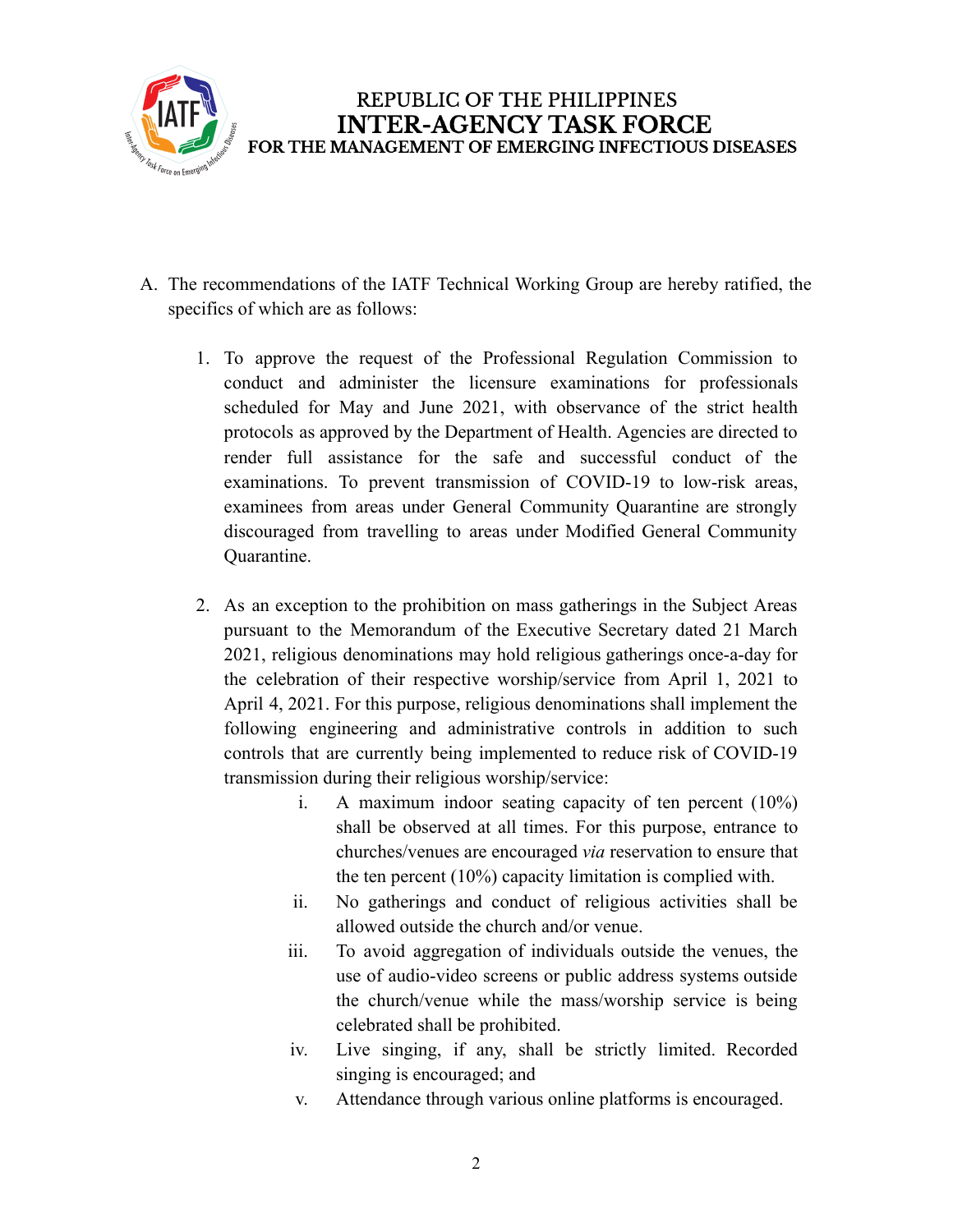

Local barangay units and local units of the Philippine National Police (PNP) are directed to facilitate the implementation of the aforementioned engineering and administrative protocols.

3. IATF Resolution No. 103 series of 2021, dated March 18, 2021, is hereby amended to read as follows:

*x x x*

- *1. Memorandum Circular No. 5, s.2021 issued by the National Task Force Against COVID-19 is adopted with modifications, as follows:*
	- *a. All Filipino citizens shall be allowed to return to the Philippines;*
	- *b. Effective 0001H March 22, 2021 to 2359H April 21, 2021, the entry of foreign nationals shall be temporarily suspended, except for the following:*
		- *i. Diplomats and members of international organizations, and their dependents provided they hold a valid 9(e) visa or 47(a)(2) visa, as the case may be, at the time of entry;*
		- *ii. Foreign nationals involved in medical repatriation duly endorsed by Department of Foreign Affairs - Office of Undersecretary for Migrant Workers Affairs and Overseas Workers Welfare Administration provided they have a valid visa at the time of entry;*
		- *iii. Foreign seafarers arriving through seaports under the "Green Lanes" program for crew change provided that they hold a 9(c) crew list visa at the time of entry;*
		- *iv. Foreign parent/s, spouses and children of Filipino citizens travelling with them, provided they have valid visas at the time of entry; and*